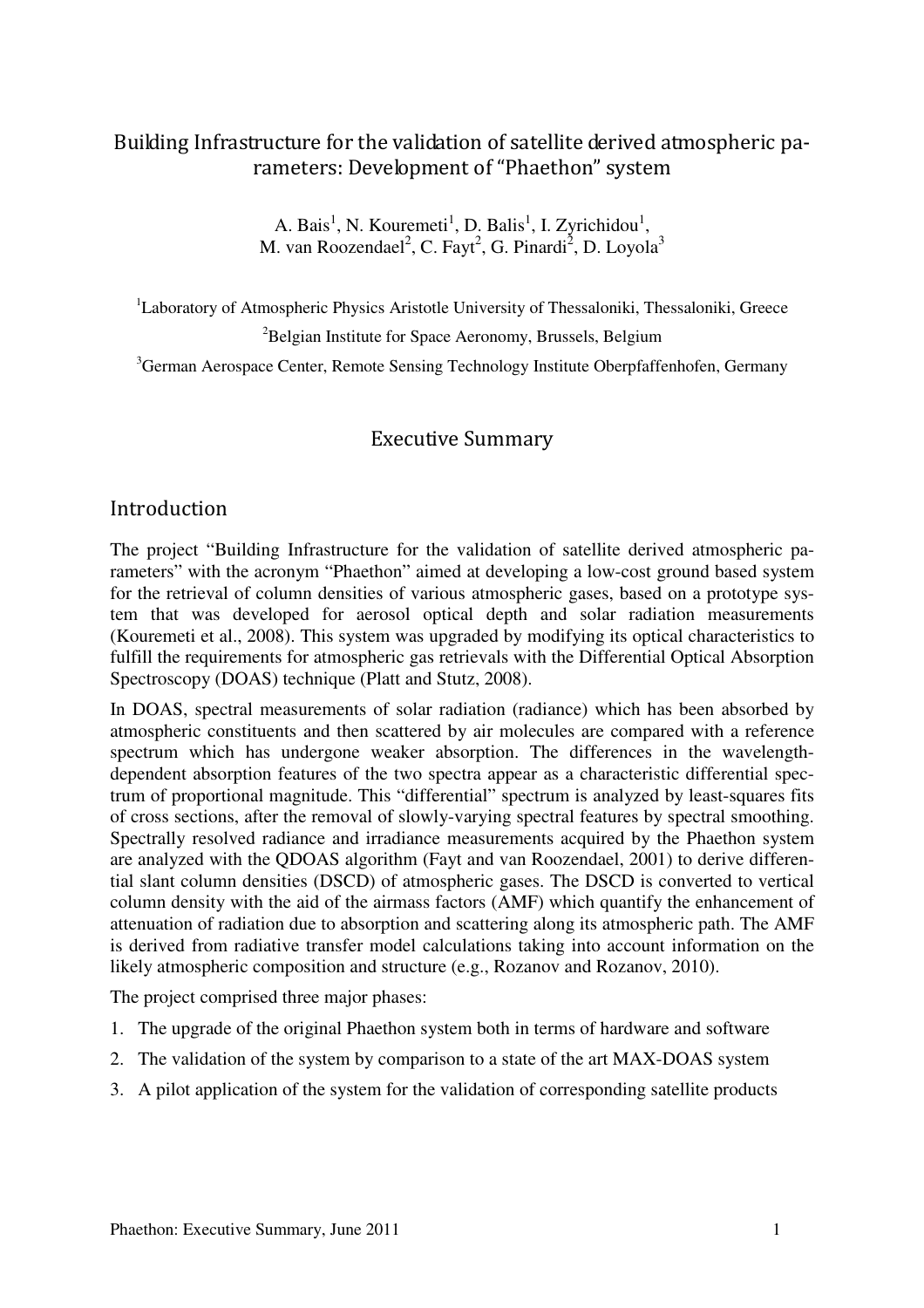### Upgrade of Phaethon system

The original Phaethon system was optimized for measurements of spectral solar irradiance and radiance in the spectral region 310-1000 nm, and subsequent retrieval of spectral aerosol optical depth. Details on this system can be found in Kouremeti et al., (2008). The required modifications of the original system were determined by analyzing and comparing its characteristics with those required for achieving higher accuracy in the retrieved quantities. Additionally, the new system was designed to be portable, to take part in validation campaigns, and stable under different meteorological and weather conditions.

The requirements for the upgraded instrument were linked to the corresponding driving scientific factors; hence particular emphasis was given to assessing the effects caused by the spectral range of the measured spectra, the spectral resolution, and the field of view (FOV) of the entrance optics, in relation to the accuracy of the retrieval of columns and, possibly, profiles of certain atmospheric gases. Three of the components of the original Phaethon system were modified: the spectrometer, the entrance optics, and the operating software. To assure stable performance, a temperature control unit was added to the system to stabilize the temperature of the spectrometer and CCD.



*Figure 1. Schematic diagram of the layout of the upgraded Phaethon system showing its major components.* 

The spectrograph of the new system is a Maya 2000 Pro spectrometer manufactured by Ocean Optics, equipped with a back-thinned 2 dimensional FFT-CCD detector (Hamamatsu S10420). It is has high quantum efficiency in the UV where atmospheric radiation intensity is weak. A new 8 m long and 1 mm thick UV graded light-guide, assembled from single quartz glass fibers to a bundle, assures high flexibility and constant light throughput. The new entrance optics result in a 1° field of view which fulfils the requirements for the retrieval of vertical distribution of atmospheric gases. A filter wheel with 8 positions allows the use of different optical components required for the measurements (neutral density and band pass filters, dark signal). A schematic of the system is shown in Figure 1.

The upgraded system was exhaustively tested and evaluated by laboratory and ambient radiation measurements in order to fully characterize its components and the sensitivity and stability of its optical characteristics. A suitable methodology for the rejection of the stray light inside the spectrometer was developed and implemented in the data processing procedures. Moreover, the effect of different aerosol layering in the calculation of air mass factors, which may affect the accuracy in retrieving tropospheric columns, was investigated using aerosol information form a lidar system (Balis et al., 2004).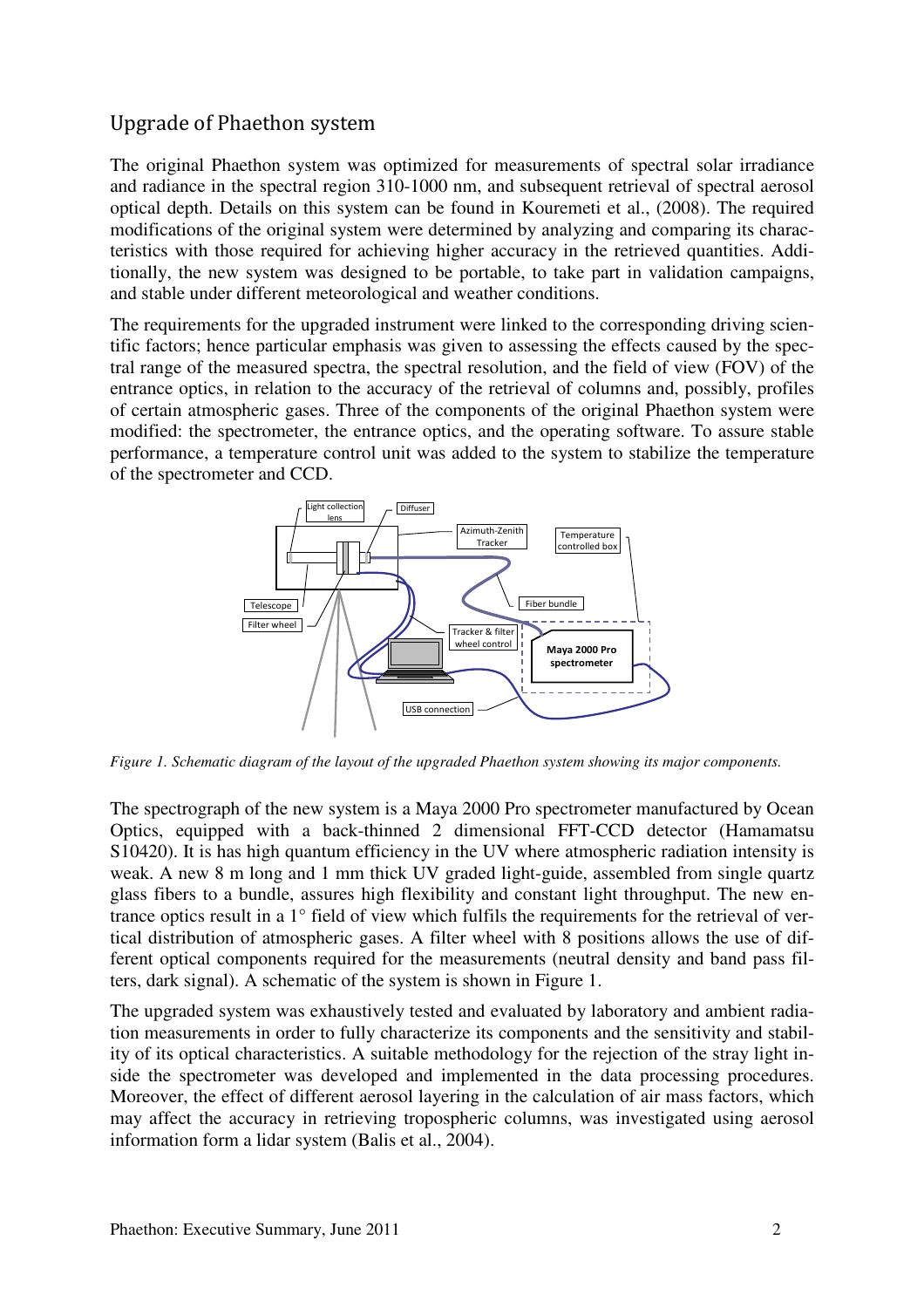# Validation of Phaethon system

The validation of Phaethon was done at the High Altitude Research Station Jungfraujoch, ~3500 m altitude, where a MAX-DOAS system is operated regularly by the Belgian Institute of Space Aeronomy (BIRA). The campaign lasted for one week in October 2010. The entrance optics of Phaethon and the tracker were mounted on the roof of the observatory, 1 bout 1 m far from BIRA instrument, at a location suitable for performing spectral sky radiance measurements from the zenith down to about -2° elevation angles, as well as, spectral solar irradiance measurements by pointing directly towards the solar disk. With this configuration both instruments were capable in pointing at the same locations on the sky, without obstructing each other (Figure 2).

Zenith sky radiance spectra were acquired at solar zenith angles larger than 85°, both in the morning and in the evening. During the rest of the day, alternating scans of direct solar irradiance and sky radiance at 14 viewing elevation angles and at 315° azimuth angle were recorded by the two systems. Exact synchronization could not be achieved due to differences in the optical characteristics and operational details of the two systems. Lack of exact synchronization introduced occasionally important uncertainties in the comparisons, due to the need for interpolation of data.

For each observation angle, the spectra were analyzed with the QDOAS algorithm in order to retrieve the Differential Slant Column Density (DSCD) of various atmospheric gases, with emphasis in  $NO_2$  and  $O_4$ .  $NO_2$  is an important gas particularly in the troposphere over urban or industrial areas, while  $O_4$  is useful in providing information on the aerosols over an area and their influence on the retrieval of  $NO<sub>2</sub>$  and other trace gas profiles. Two spectral ranges were used, one in the visible (425-490 nm) and the other in the ultraviolet (338-370 nm). Other gases that absorb mainly in the UV region were also retrieved but with larger errors due to the coarser spectral resolution of the instrument in the UV and due to remaining effects from stray light, which could not be completely removed.

Comparison of the two systems revealed that Phaethon slightly overestimates the derived DSCD of NO<sub>2</sub> systematically, on average by  $0.14x10^{16}$  molec cm<sup>-2</sup>, and that its estimates are noisier (Figure 3). This behavior may be attributed to the weak absorption from  $NO<sub>2</sub>$  and the



*Figure 2. The entrance optics of Phaethon (left) and BIRA MAX-DOAS (center) systems on the roof of the Jungfraujoch Observatory during the Phaethon validation campaign in October 2010.*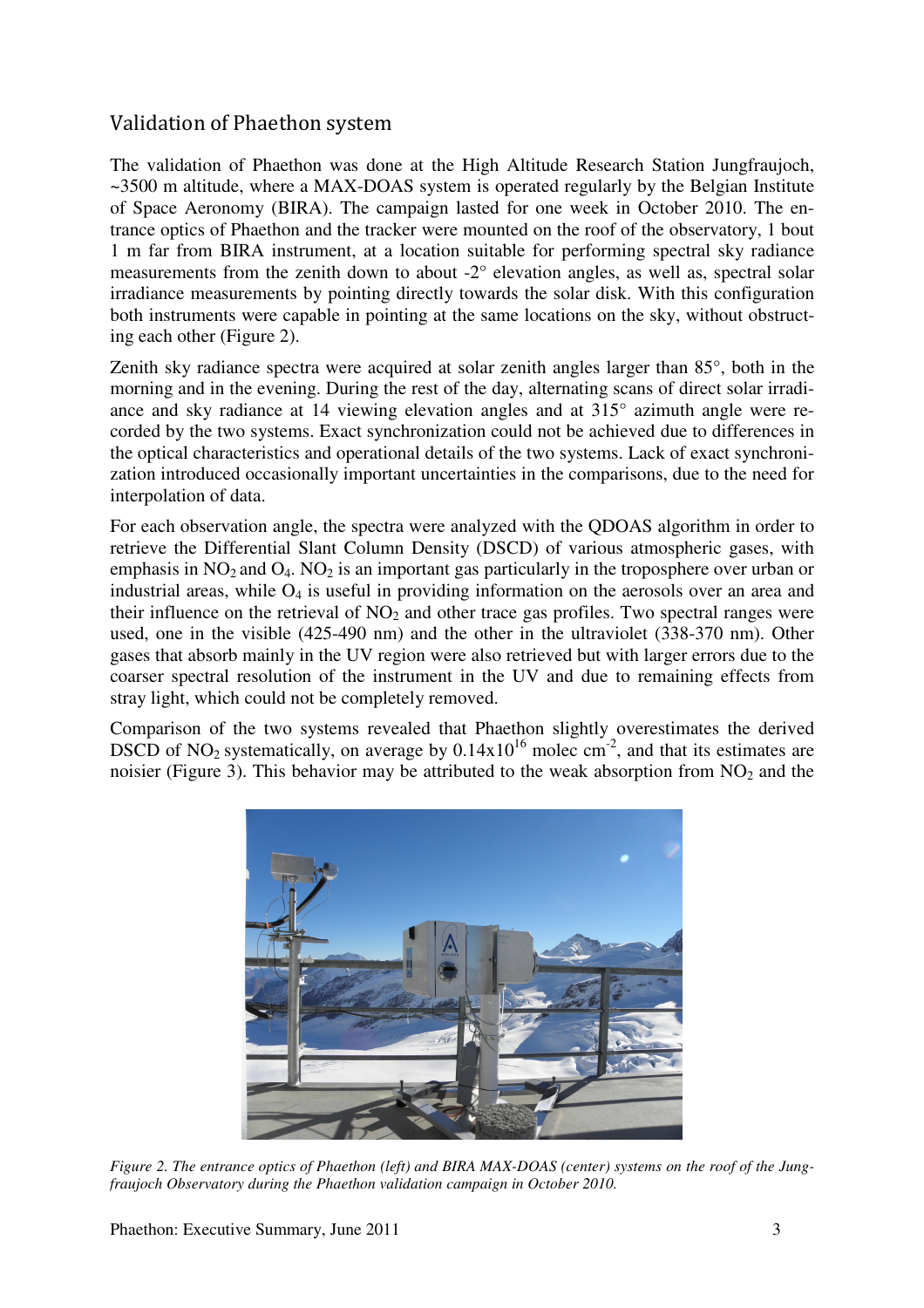resulting uncertainty, which for Phaethon is more significant because its spectrometer is simpler and less accurate compared to BIRA. However, more than 75% of the data agree to within  $\pm 0.1x10^{16}$  molec cm<sup>-2</sup>, and generally this offset is very small. Despite this positive offset of Phaethon, the two instruments follow closely each other's variations, as the slopes of the regressions are close to unity (within ±5%). For twilight, the derived DSCD data represent predominantly absorption by stratospheric NO2. The morning stratospheric vertical column (VCD) of NO<sub>2</sub> derived from Langley extrapolations is about 2.4 ( $x10^{16}$  molec cm<sup>-2</sup>) for BIRA and  $0.1$ -0.4 ( $x10^{16}$  molec cm<sup>-2</sup>) higher for Phaethon. This offset is sustained also for the afternoon columns, which are on average about 1.2  $(x10^{16} \text{ molec cm}^{-2})$  higher for both instruments. To summarize, the average bias between Phaethon and BIRA for the DSCD is about 35-40% ( $\pm$ 20%, 1 $\sigma$ ) for the off axis and  $\sim$ 20% ( $\pm$ 10%) for the zenith spectra. However, for the slant column density (SCD), the quantity used in most applications, the bias is reduced significantly to  $5-10\%$  ( $\pm 5\%$ ) for all viewing angles.

The DSCD of the oxygen dimmer  $(O_4)$  was retrieved also from the off-axis and zenith spectral radiances. In contrast to  $NO<sub>2</sub>$ , the bulk of  $O<sub>4</sub>$  is found in the troposphere, where air density is larger. About  $60\%$  of  $O_4$  lies below the campaign site. The agreement of Phaethon with BIRA is very good for viewing angles  $\langle 8^\circ \rangle$ , with deviations ranging from 15-25% at other viewing angles. In general, the comparison of the  $O<sub>4</sub>$  DSCD suffers from the weak absorption signal, making difficult to draw firm conclusions on the agreement between the two instruments and on the quality of the  $O_4$  retrievals with Phaethon.



**DSCD of NO2 (mol.cm-2) retrieved in Visible (425-490 nm)**

*Figure 3. Scatter plots of NO2 DSCD measured by Phaethon and BIRA for SZA<85° and for various viewing angles. Different colors refer to different days (DOY 285-blue, 286-cyan, 287-yellow, and 288-red). The intercepts (i) and slopes (s) of the regression lines are shown on each panel. The black solid line is for X=Y.* 

Phaethon: Executive Summary, June 2011 4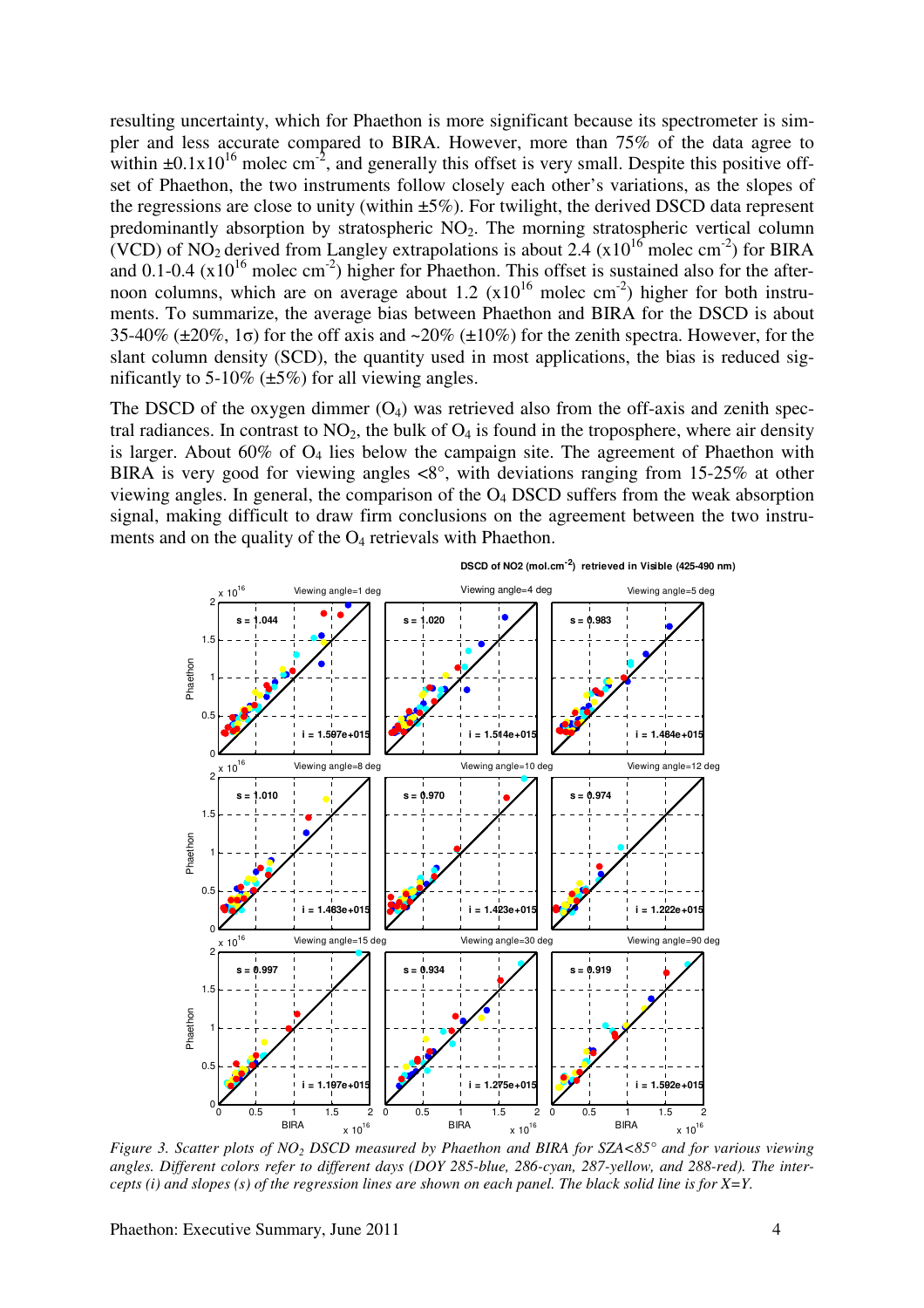### Monitoring with Phaethon at Thessaloniki

Direct solar irradiance and sky radiance (zenith and off-axis) spectral measurements are regularly performed at Thessaloniki, Greece, with Phaethon from sunrise to sunset with emphasis in the time period 6:00-12:30 UT which covers the time of satellite overpasses. Atmospheric columns of total ozone,  $NO<sub>2</sub>$  and tropospheric  $NO<sub>2</sub>$  are derived from the recorded radiation spectra with the QDOAS algorithm.



*Figure 4. Scatter plot of total ozone measurements (in DU) from Phaethon and Brewer versus those derived from GOME-2, for the period January-May 2011.* 

Daily averages of total  $O_3$  derived from Phaethon and a collocated Brewer MKII spectrophotometer correlate very well (r=0.977), suggesting that Phaethon has the potential, with some further improvements to provide accurate total ozone measurements. Comparisons with estimates from the GOME-2 instrument on board MetOp-A satellite, processed with GDP4.4, show that GOME-2 underestimates total ozone by ~2.5% compared to both ground-based instruments (see Figure 4), consistent with the validation results reported in previous studies for Thessaloniki using 3 years of data (Loyola et al., 2011; Balis et al., 2009).

Comparisons of total and tropospheric columns of  $NO<sub>2</sub>$  derived from Phaethon and GOME-2 showed that although the agreement is rather poor, there is some correspondence in the dayto-day variability, with a correlation coefficient of daily averages of 0.84, slightly smaller of those reported in earlier studies (Valks et al., 2011). Concerning the tropospheric  $NO<sub>2</sub>$  the agreement is worse  $(r=0.78)$ , with cases where GOME-2 largely underestimates the groundbased measurements, especially when averaging all pixels within 50 km distance from Phaethon's location. These discrepancies are attributed to the large spatial variability of  $NO<sub>2</sub>$ due to the localized air pollution sources (e.g., Pinardi et al., 2008).

Similar comparisons of Phaethon with  $NO<sub>2</sub>$  estimates from SCHIAMACHY instrument on board Envisat satellite, revealed greater discrepancies, mainly because of the larger subsatellite pixel area, which leads to smoother  $NO<sub>2</sub>$  fields for the satellite sensor.

### Conclusions

Phaethon was proven to provide satisfactory results in the retrieval of total and tropospheric columns of  $NO_2$ ,  $O_4$  and  $O_3$  with acceptable accuracy. However, at this stage it cannot compete with other sophisticated MAX-DOAS systems. At locations with sufficient load of NO<sub>2</sub>,